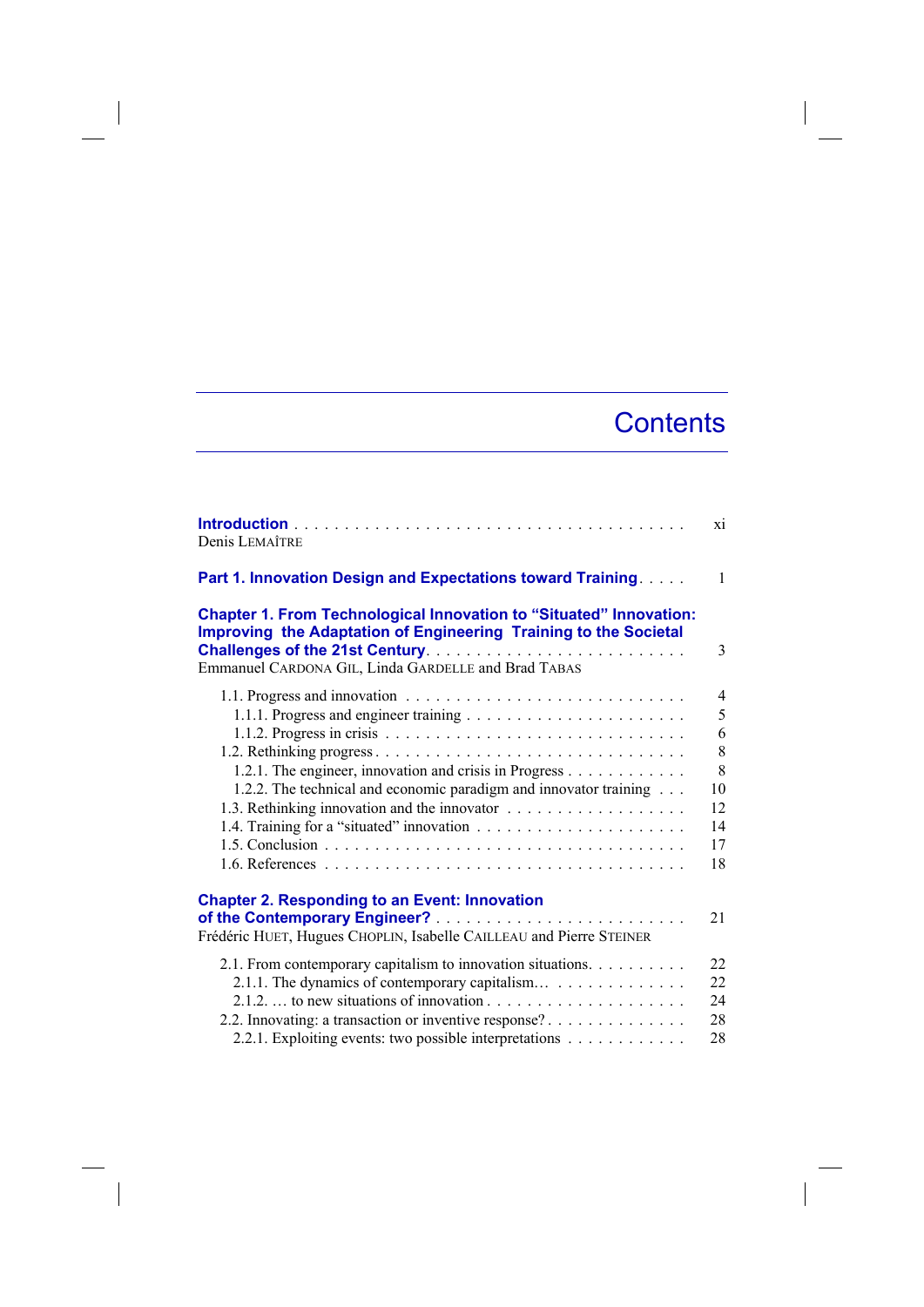$\overline{\phantom{a}}$ 

 $\overline{\phantom{a}}$ 

| 2.2.3. The moment of innovation: renegotiating the problems and/or<br>2.3. Conclusion of the event to conditions of its innovative exploitation                                                                                                                                           | 31<br>35<br>37                                     |
|-------------------------------------------------------------------------------------------------------------------------------------------------------------------------------------------------------------------------------------------------------------------------------------------|----------------------------------------------------|
| <b>Chapter 3. Innovation within Companies: Changes</b><br>and Impacts on Our Student Engineer Training Models<br>Christiane GILLET and Klara KÖVESI                                                                                                                                       | 39                                                 |
| 3.2. The transformation of innovation within contemporary companies<br>3.3. The impact of the new forms of innovation design on the training of<br>3.3.1. Managerial aspect of the innovation process<br>3.3.2. The functional aspect of the innovation process $\dots \dots \dots \dots$ | 39<br>40<br>41<br>45<br>50<br>51<br>54<br>57<br>58 |
| <b>Chapter 4. Skills and Competencies for Innovators:</b><br>New Priorities and Requirements for Engineering Graduates<br>Klara KÖVESI and Péter CSIZMADIA                                                                                                                                | 63                                                 |
| 4.2. Which skills and competencies are needed for innovation?<br>4.3. Industry perception of graduate engineering students<br>4.3.2. Non-technical skills and competencies                                                                                                                | 63<br>65<br>65<br>67<br>73<br>74<br>76<br>80<br>82 |
| Part 2. New Skills and Adaptation to Training Systems.                                                                                                                                                                                                                                    | 85                                                 |
|                                                                                                                                                                                                                                                                                           |                                                    |
| <b>Chapter 5. The Training of Innovators between Skill Acquisition</b><br>and Construction of an Individual Socioprofessional Identity<br>Tiphaine LIU                                                                                                                                    | 87                                                 |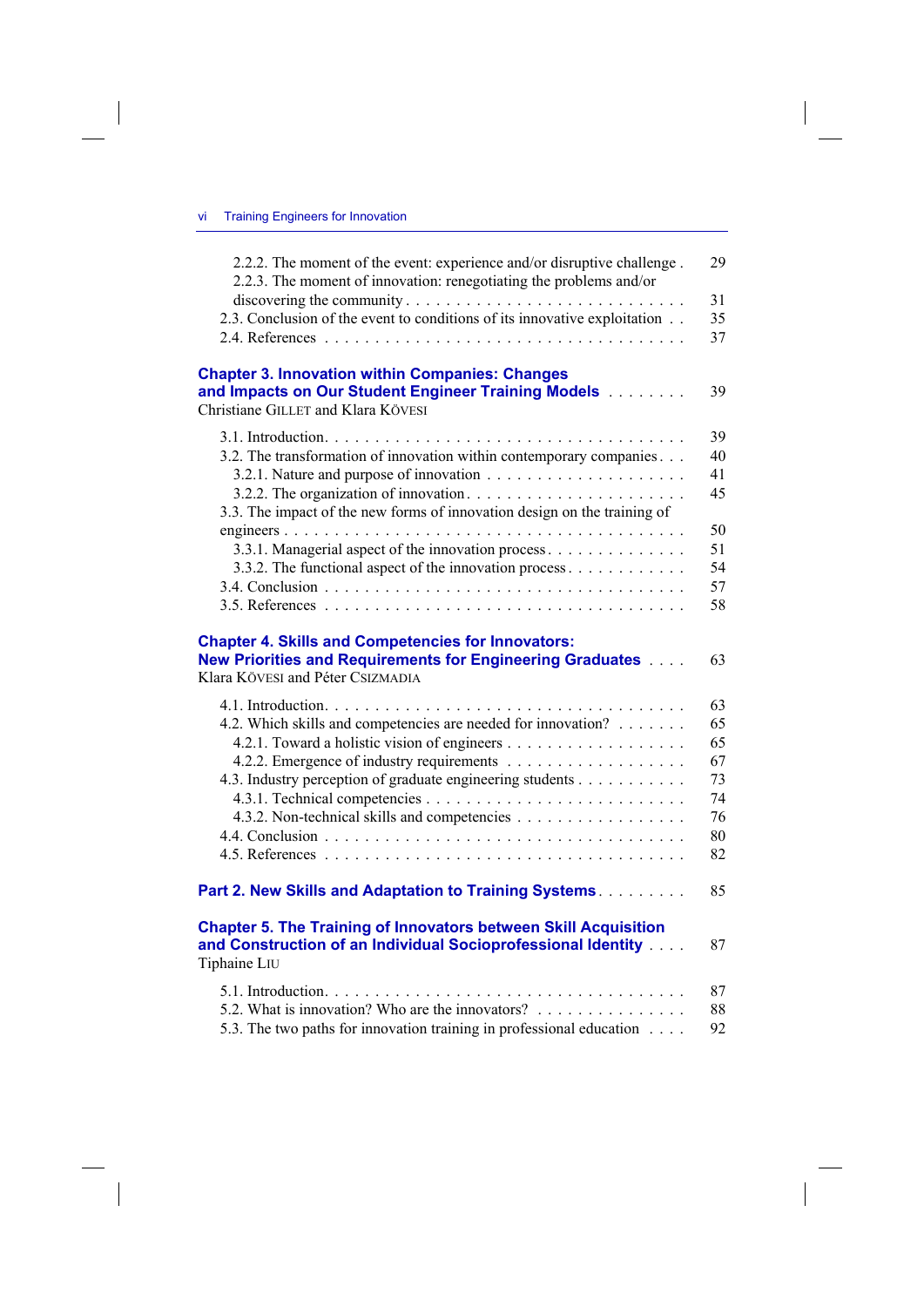$\overline{\phantom{a}}$ 

| 5.4. Applied study of the training programs to the                                                                                                                                                                     |     |
|------------------------------------------------------------------------------------------------------------------------------------------------------------------------------------------------------------------------|-----|
|                                                                                                                                                                                                                        | 95  |
|                                                                                                                                                                                                                        | 95  |
|                                                                                                                                                                                                                        | 96  |
| 5.4.3. Training regarding the manufacture                                                                                                                                                                              |     |
|                                                                                                                                                                                                                        | 97  |
| 5.4.4. Professional training oriented toward the emergence                                                                                                                                                             |     |
| of the innovator identity                                                                                                                                                                                              | 98  |
| 5.5. What innovation training should be integrated in                                                                                                                                                                  |     |
|                                                                                                                                                                                                                        | 100 |
| 5.5.1. Emancipation promotes engagement in learning                                                                                                                                                                    | 102 |
| 5.5.2. Importance of creating an environment rather than                                                                                                                                                               |     |
|                                                                                                                                                                                                                        | 102 |
| 5.5.3. The burden of the transformation identity by action                                                                                                                                                             |     |
|                                                                                                                                                                                                                        | 102 |
|                                                                                                                                                                                                                        | 103 |
|                                                                                                                                                                                                                        | 104 |
|                                                                                                                                                                                                                        |     |
| <b>Chapter 6. Innovation Training and Entrepreneurship</b><br>in French Engineering Higher Education Institutions:<br>An Investigation of the Commission des Titres d'Ingénieur.<br>Anne-Marie JOLLY and Julie NOLLAND | 107 |
|                                                                                                                                                                                                                        | 107 |
| 6.2. Study context: CTI and engineering higher education institutions                                                                                                                                                  | 108 |
| 6.3. Expectations regarding entrepreneurship and innovation                                                                                                                                                            | 109 |
| 6.4. Investigation conducted within engineering higher education institutions (called                                                                                                                                  |     |
|                                                                                                                                                                                                                        | 113 |
|                                                                                                                                                                                                                        | 116 |
|                                                                                                                                                                                                                        | 117 |
| 6.7. Resources implemented and external partnerships                                                                                                                                                                   | 120 |
|                                                                                                                                                                                                                        | 121 |
|                                                                                                                                                                                                                        | 122 |
|                                                                                                                                                                                                                        |     |
| <b>Chapter 7. Determinants of Skill Matching among</b>                                                                                                                                                                 |     |
| Young Hungarian Engineers                                                                                                                                                                                              | 125 |
| Péter CSIZMADIA and Zsuzsanna VEROSZTA                                                                                                                                                                                 |     |
|                                                                                                                                                                                                                        | 125 |
|                                                                                                                                                                                                                        | 126 |
|                                                                                                                                                                                                                        | 130 |
|                                                                                                                                                                                                                        | 131 |
|                                                                                                                                                                                                                        | 131 |
|                                                                                                                                                                                                                        | 132 |
|                                                                                                                                                                                                                        |     |

 $\begin{array}{c} \hline \end{array}$ 

 $\mathcal{L}^{\mathcal{L}}$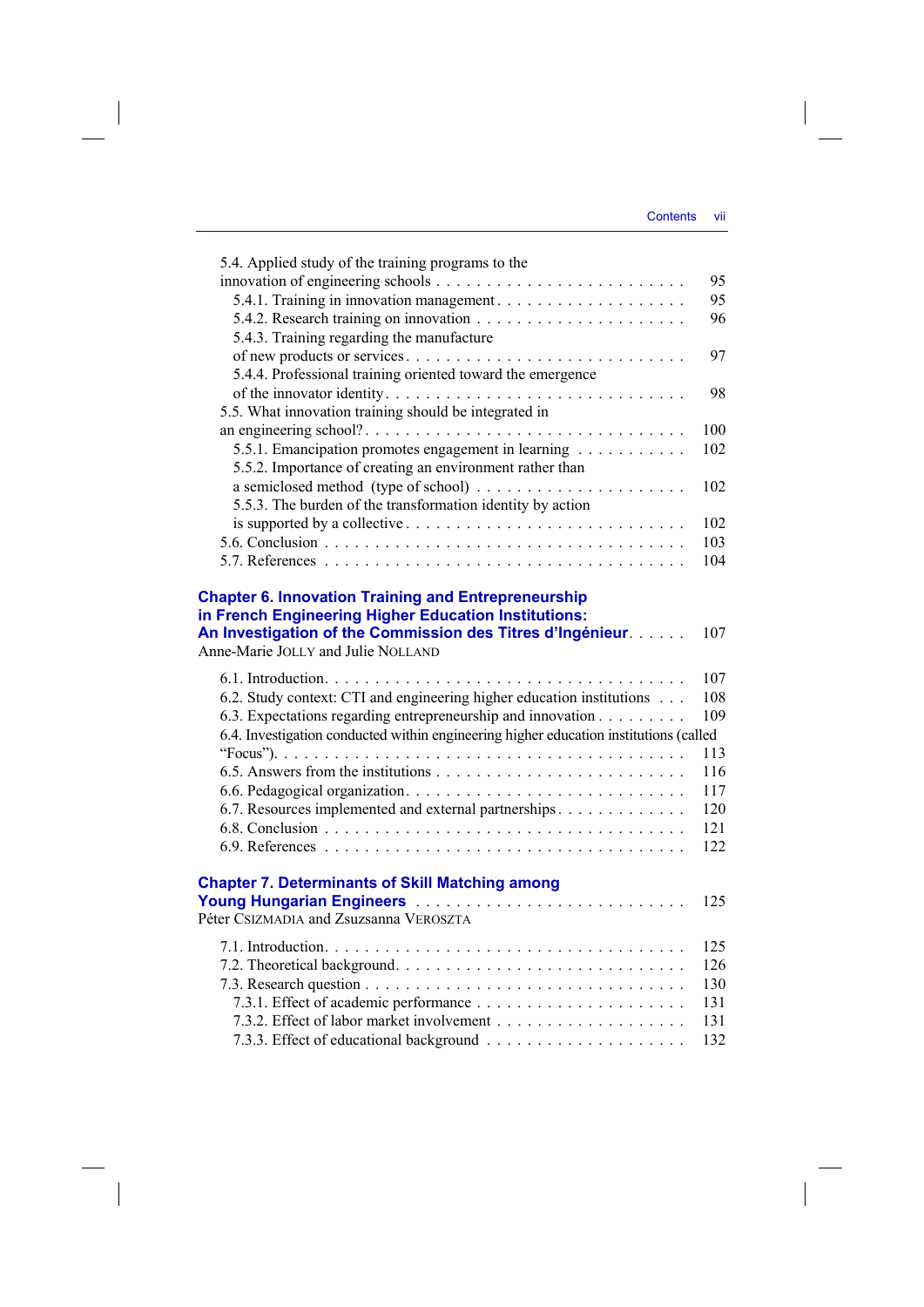$\overline{\phantom{a}}$ 

 $\begin{array}{c} \hline \end{array}$ 

|                                                                                         | 133 |
|-----------------------------------------------------------------------------------------|-----|
|                                                                                         | 134 |
|                                                                                         | 137 |
|                                                                                         | 138 |
|                                                                                         | 140 |
|                                                                                         | 141 |
|                                                                                         |     |
|                                                                                         | 145 |
| <b>Chapter 8. Swimming with Sharks without Being Eaten:</b>                             |     |
| How Engineering Students can Learn Creativity,                                          |     |
|                                                                                         | 147 |
| Claudius TERKOWSKY, Tobias HAERTEL, Anna-Lena ROSE, Liudvika LEISYTE<br>and Dominik MAY |     |
|                                                                                         | 147 |
| 8.2. Basic considerations regarding entrepreneurship and creativity                     | 151 |
| 8.2.1. Entrepreneurship in higher engineering education                                 | 151 |
| 8.2.2. Contemporary concepts of engineering creativity                                  | 152 |
|                                                                                         | 153 |
| 8.2.4. Unleashing the courage to create by practicing                                   |     |
|                                                                                         | 155 |
|                                                                                         | 155 |
| 8.3.1. Intended learning objectives and learning activities                             | 157 |
|                                                                                         | 159 |
| 8.4. Data collection, data analysis and methods reflection                              | 160 |
|                                                                                         | 161 |
| 8.5.1. Developing, presenting and defending a pitch                                     | 161 |
|                                                                                         | 165 |
|                                                                                         | 166 |
|                                                                                         | 166 |
|                                                                                         | 170 |
|                                                                                         | 170 |
|                                                                                         | 171 |
|                                                                                         | 172 |
| <b>Chapter 9. Engaging with Heritage to Promote Innovative</b>                          |     |
| Thinking in Engineering Management Education                                            | 177 |
| Jane ANDREWS and Robin CLARK                                                            |     |
|                                                                                         | 178 |
| 9.2. Background: the importance of engineering education                                | 179 |
| 9.3. Synergetic configuration: an innovative approach                                   |     |
|                                                                                         | 181 |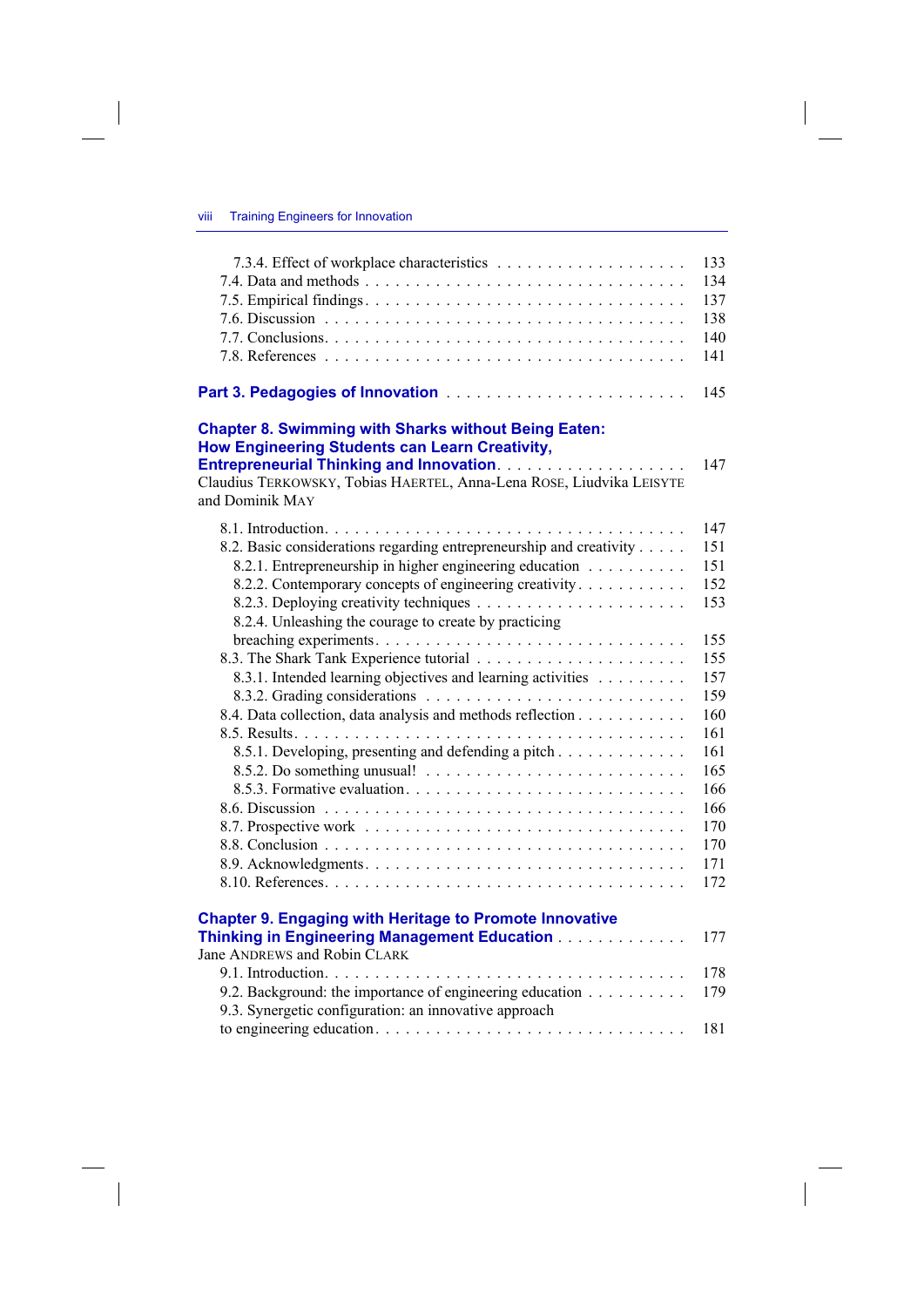$\begin{array}{c} \hline \end{array}$ 

| 9.3.1. Heritage, innovation and project management:                           |     |
|-------------------------------------------------------------------------------|-----|
|                                                                               | 183 |
|                                                                               | 185 |
| 9.3.3. Innovating pedagogy and practice:                                      |     |
|                                                                               | 187 |
| 9.4. Moving forward: the application of RVS                                   |     |
| to achieve synergetic configuration and student success                       | 192 |
|                                                                               | 194 |
|                                                                               | 195 |
| <b>Chapter 10. How Do Graduate Engineering Schools Train for</b>              |     |
| Innovation? Study of the Curricula of Three French Schools.                   | 199 |
| Denis LEMAÎTRE and Christophe MORACE                                          |     |
|                                                                               | 199 |
|                                                                               | 200 |
| 10.2. The adaptation of French engineering schools to innovation              | 200 |
| 10.2.2. The conceptions of innovation beginning                               |     |
|                                                                               | 202 |
|                                                                               | 204 |
|                                                                               | 208 |
| 10.3.1. Case studies of three engineering schools.                            | 208 |
|                                                                               | 209 |
| 10.3.3. Three training methods dedicated to innovation                        | 211 |
| 10.4. Innovation training teaching methods and logic                          | 214 |
| 10.4.1. Three divergent approaches to innovation training                     | 214 |
| 10.4.2. The logic at work in innovation training                              | 216 |
| 10.4.3. The challenges of a global approach to innovation $\dots \dots \dots$ | 220 |
|                                                                               | 221 |
|                                                                               | 223 |
|                                                                               |     |
| <b>Chapter 11. Developing Methods and Programs for</b>                        |     |
| Teaching Innovation to Engineers: Toward Eco-Innovation?                      | 225 |
| Catherine ADAM and Serge Coco                                                 |     |
|                                                                               | 225 |
| 11.2. A conception of sociotechnical innovation education                     | 226 |
|                                                                               | 226 |
| 11.2.2. A systemic conception: toward eco-innovation?                         | 228 |
| 11.3. Modeling a system for training innovators:                              |     |
|                                                                               | 229 |
|                                                                               | 229 |
| 11.3.2. A case study illustrating the need for interdisciplinarity            | 229 |
| 11.4. The mobilization of HSS within an existing program $\dots \dots \dots$  | 233 |

 $\overline{\phantom{a}}$ 

 $\begin{array}{c} \hline \end{array}$